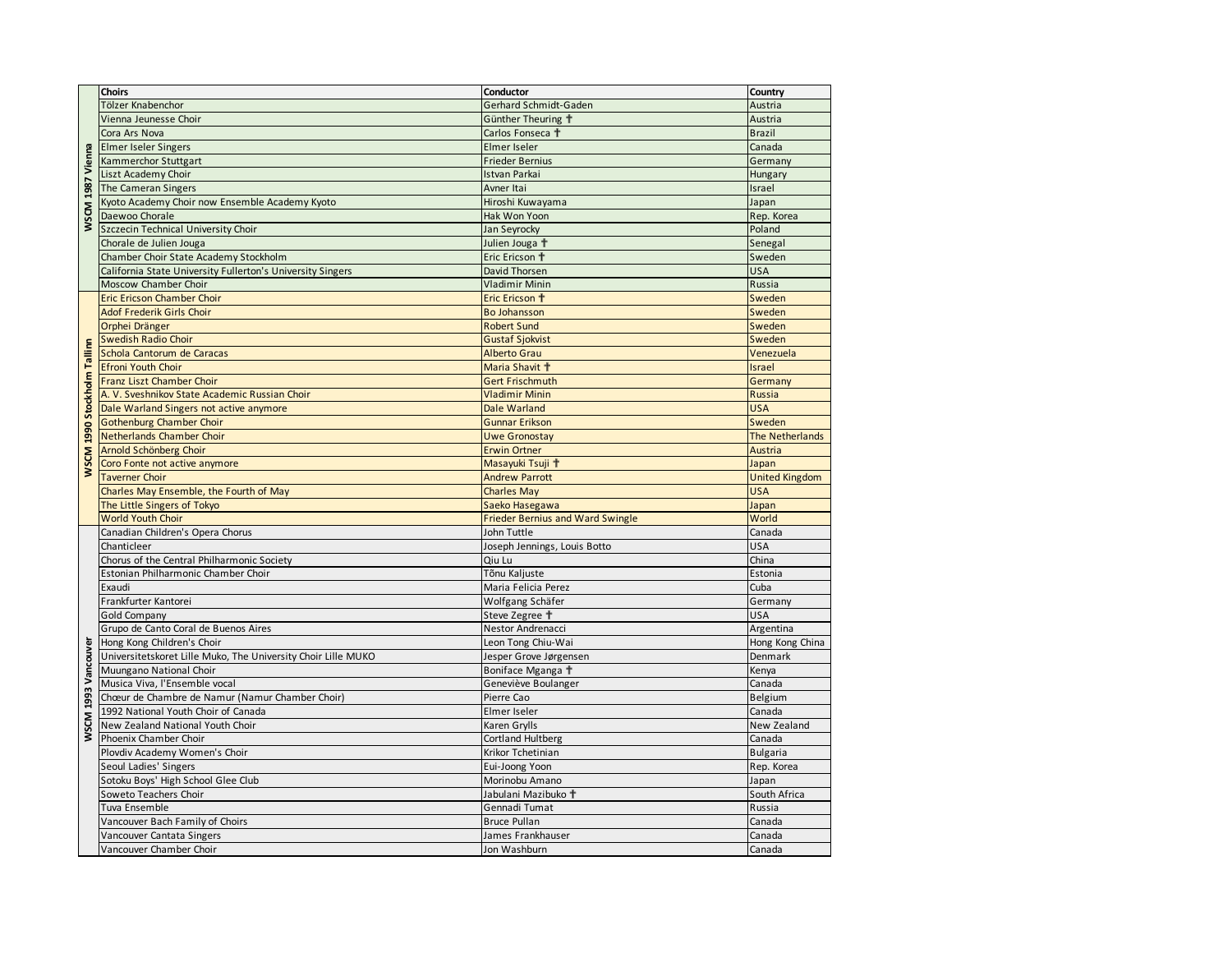|                     | Sydney Children's Choir now Gondwana Voices                    | Lyn Williams                               | Australia             |
|---------------------|----------------------------------------------------------------|--------------------------------------------|-----------------------|
|                     | <b>The Australian Voices</b>                                   | <b>Graeme Norton</b>                       | Australia             |
|                     | The Song Company                                               | Peter Leech                                | Australia             |
|                     | <b>SCECGS Redlands Senior Choir</b>                            |                                            |                       |
|                     | Martenitsa Choir                                               | Mara Kiek                                  | Australia             |
|                     | Sydney Philharmonia Motet Choir                                | <b>Anthony Walker</b>                      | Australia             |
|                     | Taipei Philharmonic Chorus                                     | Dirk Duhei                                 | <b>Taiwan China</b>   |
|                     | <b>Suwon Civic Chorale</b>                                     | Lee Sang-kil                               | South Korea           |
|                     | Madrigal de Bordeaux                                           | <b>Eliane Lavail</b>                       | France                |
|                     | Inner Mongolia Youth Chorus Troupe                             | Yalungerile                                | China                 |
|                     | <b>Israel Kibbutz Choir</b>                                    | Avner Itai                                 | Israel                |
|                     | Kammerchor Stuttgart                                           | <b>Frieder Bernius</b>                     | Germany               |
| WSCM 1996 Sidney    | Pretoria University Choir                                      | Petru Gräbe                                | South Africa          |
|                     | Vydubychi Church Choir                                         | Valentyna Shovkun                          | <b>Ukraine</b>        |
|                     | <b>Budapest Academic Choral Society</b>                        | Gábor Hollerung                            |                       |
|                     |                                                                |                                            | Hungary               |
|                     | Tokyo Choir OMP now Tokyo Choir Kyo                            | Fumiaki Kuriyama                           | Japan                 |
|                     | Cantoría Alberto Grau                                          | María Guinand                              | Venezuela             |
|                     | Schola St. Laurence                                            | <b>Neil McEwan</b>                         | Australia             |
|                     | Choir of St John's College                                     | Christopher Robinson                       | <b>United Kingdom</b> |
|                     | The Adelaide Connection                                        | Connaître Miller                           | Australia             |
|                     | Tokaikolo Sydney Tongan Choir                                  | Sione Tupou Fonua                          | Australia             |
|                     | Cafe of the Gate of Salvation                                  | <b>Tony Backhouse</b>                      | Australia             |
|                     | Te Waka Huia                                                   | Ngapo Wehi <sup>+</sup>                    | <b>New Zealand</b>    |
|                     | Elektra Women's Choir                                          | Diane Loomer                               | Canada                |
|                     | University of the Philippines Madrigal Singers                 | <b>Andrea Veneracion</b>                   | Philippines           |
|                     | <b>Brigham Young University Singers</b>                        | <b>Ronald Staheli</b>                      | <b>USA</b>            |
|                     | Hodeiertz Choir                                                | <b>Enrique Azurza</b>                      | Spain                 |
|                     | Moses Hogan Chorale not active anymore                         | Moses Hogan †                              | <b>USA</b>            |
|                     |                                                                |                                            |                       |
|                     | New Zealand Youth Choir now Choirs Aotearoa New Zealand Trust  | Karen Grylls                               | <b>New Zealand</b>    |
|                     | Muungano National Choir                                        | Boniface Mganga/Kuhani Kala Ikutu chairman | Kenya                 |
|                     | Sirin Choir                                                    | Andrey Kotov                               | Russia                |
|                     | Coro de Niños y Jóvenes Ars Nova                               | Ana Beatriz Fernández de Briones           | Argentina             |
|                     | Gondwana Voices                                                | Lyn Williams                               | Australia             |
|                     | Windsbacher Knabenchor                                         | Karl-Friedrich Beringer                    | Germany               |
|                     | <b>Samaritan Group Singers</b>                                 | Benjamin Tsedaka                           | Israel                |
|                     | Accentus                                                       | Laurence Equilbey                          | France                |
|                     | Cantamus Girls' Choir                                          | Pamela Cook                                | United Kingdom        |
|                     | Riga Chamber Choir                                             | <b>Imants Kokars</b>                       | Latvia                |
|                     | Female Choir of Glier Music College                            | Galina Gorbatenko                          | Ukraine               |
|                     | Vilnius Municipal Chamber Choir "Jauna Muzika"                 | Vaclovas Augustinas                        | Lithuania             |
|                     | De La Salle University Chorale                                 | Rodolfo Delarmente +                       | Philippines           |
|                     | Talla Vocal Ensemble                                           | Pasi Hyökki                                | Finland               |
|                     | The Netherlands National Children's Choir                      | Peter Dijkstra                             | The Netherlands       |
|                     | Ensemble Singers of the Plymouth Music Series now VocalEssence | <b>Philip Brunelle</b>                     | <b>USA</b>            |
|                     | Incheon City Chorale                                           | Hak Won Yoon                               | Rep. Korea            |
| WSCM 1999 Rotterdam | Dresdner Kammerchor                                            | Hans-Christoph Rademann                    | Germany               |
|                     | Cappella Pratensis                                             | Rebecca Stewart                            | The Netherlands       |
|                     | Tapiola Choir                                                  | Kari Ala-Pöllänen                          | Finland               |
|                     | Guangzhou Children's Palace Choir                              | Leon Tong Shiu-Wai                         | China                 |
|                     | Polish Chamber Choir                                           | Jan Lukaszewski                            | Poland                |
|                     | Grupo Vocal de Difusión                                        | Mariano Moruja                             | Argentina             |
|                     | Hor Pavla Aksentijevica not active anymore                     |                                            | Yougoslavia/          |
|                     | Vocal Ensemble Amanda                                          |                                            | Sweden                |
|                     | Cappella Amsterdam                                             |                                            | The Netherlands       |
|                     | La Colombina<br>The Jubilee Singers                            | <b>Albert McNeil</b>                       | Spain<br><b>USA</b>   |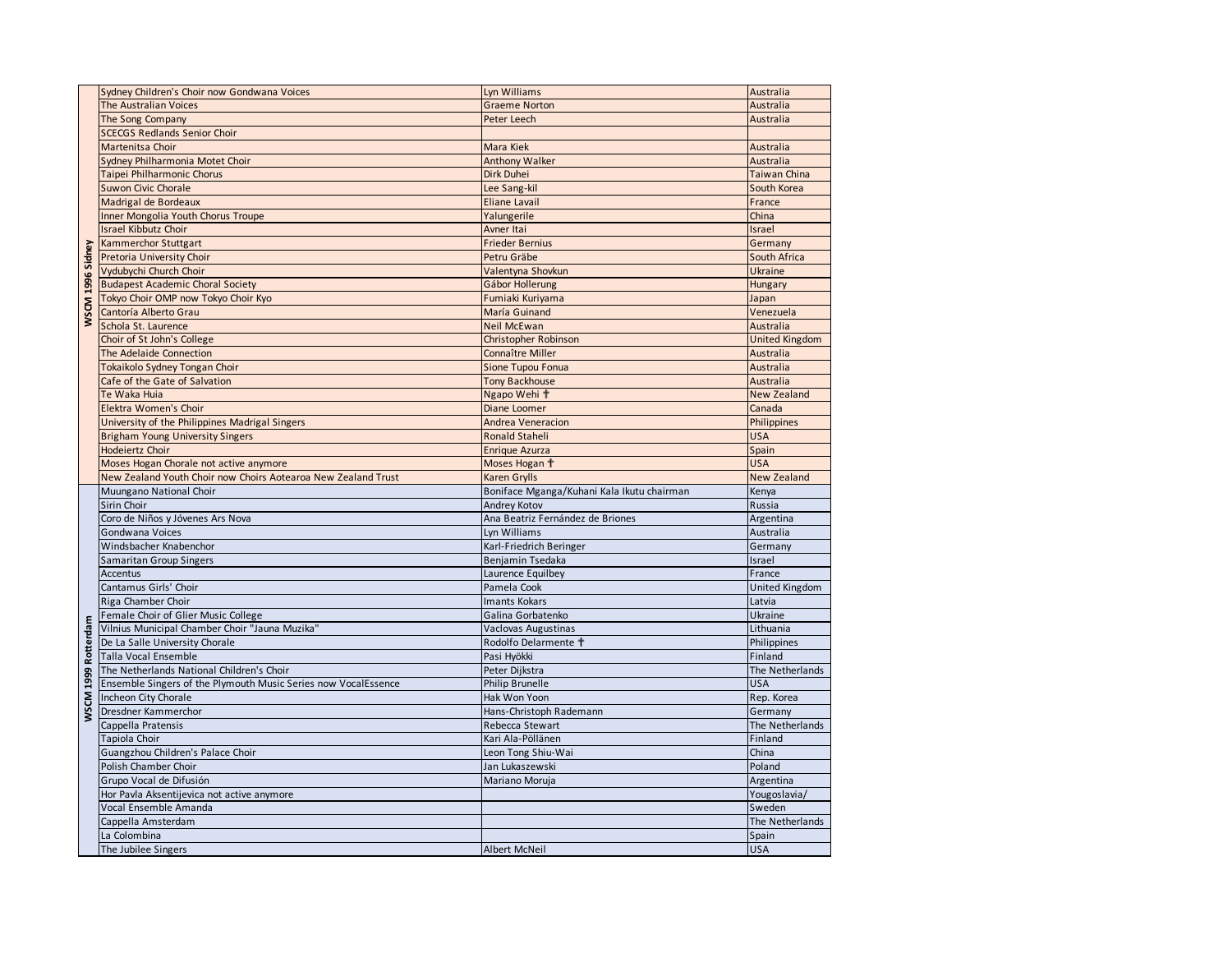| WSCM 2002 Minneapolis | Little Singers of Armenia                                               | Tigran Hekekyan                              | Armenia             |
|-----------------------|-------------------------------------------------------------------------|----------------------------------------------|---------------------|
|                       | <b>Adelaide Chamber Singers</b>                                         | Carl Crossin                                 | Australia           |
|                       | Vienna Chamber Choir                                                    | Johannes Prinz                               | Austria             |
|                       | Choeur de Chambre de Namur (Namur Chamber Choir)                        | Jean Tubery                                  | <b>Belgium</b>      |
|                       | Garganta Profunda                                                       | Regina Lucatto                               | <b>Brazil</b>       |
|                       | Amabile Boys Choir                                                      | Carol Beynon and Ken Fleet                   | Canada              |
|                       | Red Leaf Children's Choir                                               | Lin Feng                                     | China               |
|                       | National Folk Dance Ensemble of Croatia LADO                            | <b>Branko Stark</b>                          | Croatia             |
|                       | Entrevoces                                                              | Digna Guerra                                 | Cuba                |
|                       | Gifu High School Choir                                                  | Miyoko Nakamura                              | Japan               |
|                       | Okubo Mixed Choir                                                       | Masayuki Tsuji                               | Japan               |
|                       | Namibia National Youth Choir now College of The Arts (COTA) Youth Choir | Ernst van Biljon †                           | Namibia             |
|                       | The Norwegian Soloists Choir                                            | Grete Pedersen Helgerød                      | Norway              |
|                       | Chamber Choir of the Moscow State Conservatory                          | Professor Boris Tevlin                       | Russia              |
|                       |                                                                         |                                              |                     |
|                       | University of Pretoria Concert Choir                                    | Johann van der Sandt                         | South Africa        |
|                       | Ansan City Choir                                                        | Dr. Shin-Hwa Park                            | Rep. Korea          |
|                       | St. Jacob's Chamber Choir                                               | Gary Graden                                  | Sweden              |
|                       | Taipei Philharmonic Chamber Choir                                       | Dirk Duhei                                   | Taiwan              |
|                       | Michigan State University Children's Choir                              | <b>Mary Alice Stollak</b>                    | <b>USA</b>          |
|                       | Cantoria de Mérida                                                      | Jose Geraldo Arriechi Gonzalez               | Venezuela           |
|                       | Canticum Chamber Choir                                                  | <b>Emily Cox</b>                             | <b>Australia</b>    |
|                       | Parahyangan Catholic University Choir                                   | <b>Avip Priatna</b>                          | Indonesia           |
|                       | The San Miguel Master Chorale not active anymore                        | Jonathan Velasco                             | Philippines         |
|                       | The National Chorus of Korea                                            | <b>Chin-Seup Yom</b>                         | Rep. Korea          |
|                       | <b>Orfeon Chamber Choir</b>                                             | <b>Elnara Kerimova</b>                       | <b>Turkey</b>       |
|                       | Africa University Choir of Stellenbosch (Stellenbosch University Choir) | Andre Van der Merwe                          | <b>South Africa</b> |
|                       | African Children's Choir<br><b>Entrevoces</b>                           | Julia Barnett<br>Digna Guerra Guerra Ramirez | Africa<br>Cuba      |
|                       | Coro Victoria                                                           | <b>Julio Santos</b>                          | Guatemala           |
|                       | The Nathaniel Dett Chorale                                              | <b>Brainerd Blyden - Taylor</b>              | <b>USA</b>          |
|                       | <b>Winnipeg Singers</b>                                                 | Yuri Klaz                                    | Canada              |
|                       | Young People's Chorus of New York City                                  | <b>Francisco Nuñez</b>                       | <b>USA</b>          |
|                       | San Francisco Girls Chorus                                              | <b>Susan McMane</b>                          | <b>USA</b>          |
| WSCM 2005 Kyoto       | I Madrigalisti Ambrosiani not active anymore                            | Gianluca Capuano                             | Italy               |
|                       | <b>Oslo Chamber Choir</b>                                               | Grete Pedersen Helgerød                      | Norway              |
|                       | <b>Nordic Voices</b>                                                    | <b>Trond Reinholdtsen</b>                    | Norway              |
|                       | <b>Vocal Line</b>                                                       | Jens Johansen                                | <b>Denmark</b>      |
|                       | <b>Netherlands Youth Choir</b>                                          | Wilma ten Wolde                              | The Netherlands     |
|                       | Schola Gothia                                                           | <b>Ulrike Heider</b>                         | Sweden              |
|                       | <b>Vocal Ensemble EST</b>                                               | <b>Masao Mukai</b>                           | Japan               |
|                       | Chamber Choir VOX GAUDIOSA                                              | Ko Matsushita                                | Japan               |
|                       | The Little Singers of Tokyo & LSOT Senior                               | <b>Hisae Hasegawa</b>                        | Japan               |
|                       | <b>Naniwa Choraliers</b>                                                | Keishi Ito                                   | Japan               |
|                       | Kyoto Echo Choir                                                        | Keiichi Asai                                 | Japan               |
|                       | Japan Youth Choir                                                       | Matsubara Chifuru                            | Japan               |
|                       | Tajimi Children's Choir                                                 | Nobuaki Tanaka                               | Japan               |
|                       | <b>Green Wood Harmony</b>                                               | Kunio Imai                                   | Japan               |
|                       | Hamrahlídarkórinn                                                       | Thorgerdur Ingólfsdóttir                     | Iceland             |
|                       | Adolf Fredriks Flickkör                                                 | Fredrik Winberg                              | Sweden              |
|                       | <b>EMO Ensemble</b>                                                     | Pasi Hyökki                                  | Finland             |
|                       | Magnificat Gyermekkar                                                   | Valéria Szebellédi                           | Hungary             |
|                       | The University Choir Lille MUKO                                         | Ole Faurschou                                | Denmark             |
|                       | Voci Nobili - Bergen College Youth Choir                                | Maria Gamborg Helbekkmo                      | Norway              |
|                       | Musica Intima                                                           |                                              | Canada              |
|                       | Jauniesu Koris Kamer - Youth Choir Kamer                                | <b>Maris Sirmais</b>                         | Latvia              |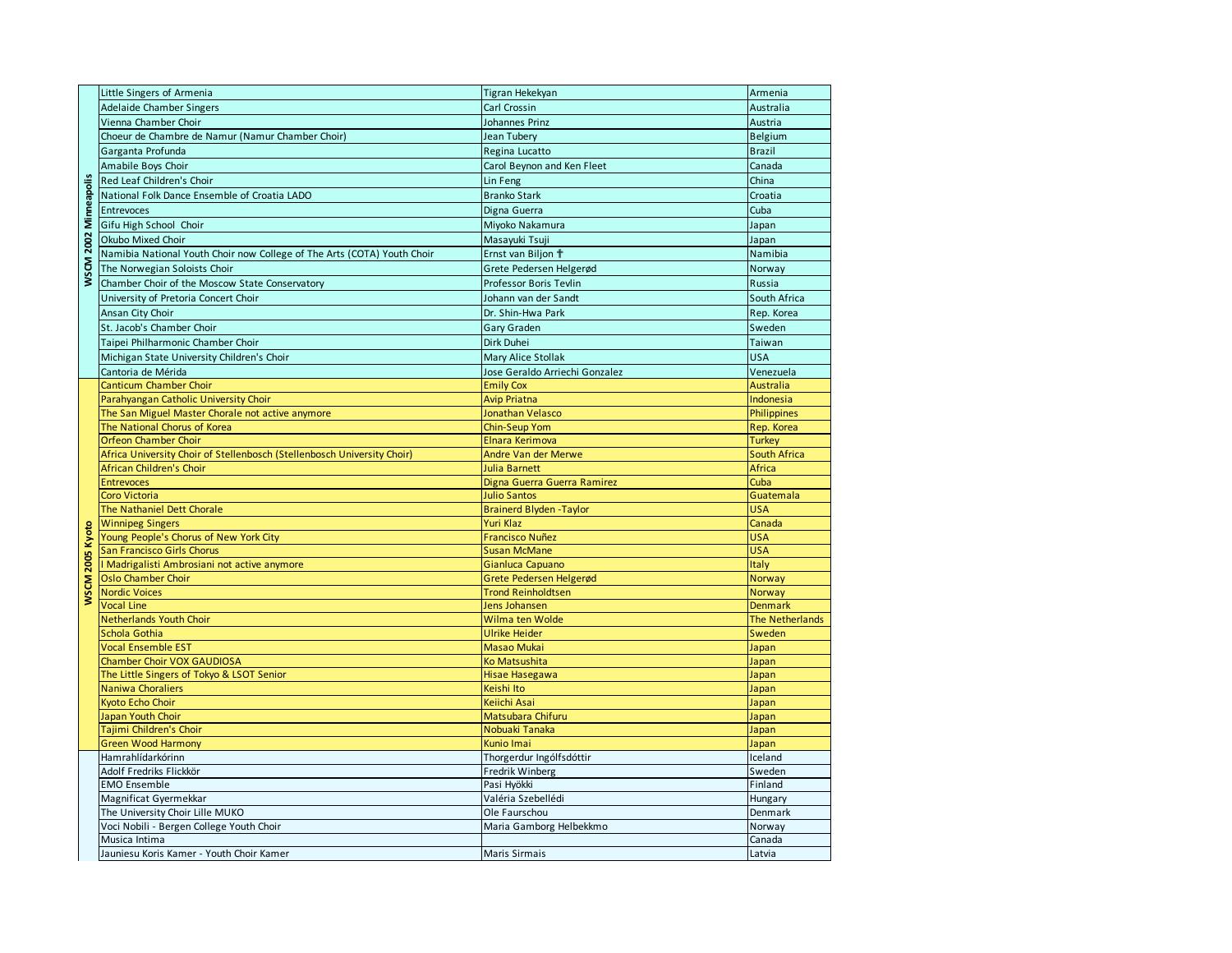| WSCM 2008 Copenhagen    | Touché                                                                        | Jesper Holm                                        | Denmark            |
|-------------------------|-------------------------------------------------------------------------------|----------------------------------------------------|--------------------|
|                         | National Girls Choir DR (Radiopigekoret)                                      | Michael Bojesen                                    | Denmark            |
|                         | Taipei Chamber Singers                                                        | Yun-hung Chen                                      | Taiwan             |
|                         | Mogens Dahl Kammerkor                                                         | Dahl Mogens                                        | Denmark            |
|                         | VoxNorth                                                                      | Jim Daus Hjernøe                                   | Denmark            |
|                         | Landskoret FUK / National Church Choir                                        | Ole Faurschou                                      | Denmark            |
|                         | Calicantus                                                                    | Mario Fontana                                      | Switzerland        |
|                         | Rundfunkchor Berlin                                                           | Simon Halsey                                       | Germany            |
|                         | Ars Nova                                                                      |                                                    | Denmark            |
|                         | Anyang Civic Chorale                                                          | Sang-Kil Lee                                       | Rep. Korea         |
|                         | Copenhagen Royal Chapel Choir                                                 | <b>Ebbe Munk</b>                                   | Denmark            |
|                         | The Copenhagen Chamber Choir CAMERATA                                         | Martin toft                                        | Denmark            |
|                         |                                                                               |                                                    |                    |
|                         | Lunds Studentsångförening                                                     | Mats Paulson                                       | Sweden             |
|                         | Svanholm Singers                                                              | Sofia Söderberg-Eberhard                           | Sweden             |
|                         | Sankt Annæ Pigekor / Copenhagen Girls Choir                                   | Claus Vestergaard Jensen                           | Denmark            |
|                         | Romanian Radio Children's Choir                                               | Voicu Popescu                                      | Romania            |
|                         | Vocal Line                                                                    | Jens Johansen                                      | Denmark            |
|                         | Danish National Vocal Ensemble DR                                             | Ivar Munk                                          | Denmark            |
|                         | Schola Cantorum Coralina La Habana                                            | Alina Orraca                                       | Cuba               |
|                         | RAU University choir                                                          | <b>Renette Bouwer</b>                              | South Africa       |
|                         | Indonesian Children's Choir now Indonesian Children and Youth Choir - Cordana | Aida Swenson Simanjuntak                           | Indonesia          |
|                         | Shen Zhen Middle School Choir                                                 | Mei Liu                                            | China              |
|                         | Vokal Nord                                                                    | Ragnar Rasmussen                                   | Norway             |
|                         | Rajaton Vocal Ensemble                                                        | Jussi Chydenius                                    | Finland            |
|                         | Choirs Aotearoa New Zealand Trust                                             | Arne Herrmann, Chief Executive                     | <b>New Zealand</b> |
|                         | Nelson Mandela Metropolitan University                                        | Mrs Junita Lambrecht van Dijk                      | South Africa       |
|                         | Lady Cove Women's Choir                                                       | Kellie Walsh                                       | Canada             |
|                         | Conjunto Vocal de de Cámara de la Municipalidad de Quilmes                    | Pablo Cánaves                                      | Argentina          |
| WSCM 2011 Puerto Madryn | Grupo Vocal de Difusión GVD                                                   | Mariano Moruja                                     | Argentina          |
|                         | <b>Witloof Bay</b>                                                            | <b>Benoît Giaux</b>                                | <b>Belgium</b>     |
|                         | Peiyang Chorus                                                                | <b>Baoping Ren</b>                                 | China              |
|                         | Estonian TV Girls Choir                                                       | Aarne Saluveer                                     | Estonia            |
|                         | Choeur National des Jeunes de France                                          |                                                    | France             |
|                         | Camerata Musica Limburg                                                       | Jan Schumacher                                     | Germany            |
|                         | <b>Voices New Zealand Chamber Choir</b>                                       | Roger Lloyd, Chief Executive                       | <b>New Zealand</b> |
|                         | Nidaros Carhedral Girl's Choir                                                | Anita Brevik                                       | Norway             |
|                         | The University of the Phillipines Madrigal Singers                            | <b>Mark Anthony Carpio</b>                         | Philippines        |
|                         | <b>Grupo Vocal KEA</b>                                                        | Enrique Azurza, conductor                          | Spain              |
|                         | Voces Nordicae now VoNo vocals                                                | Lone Larsen                                        | Sweden             |
|                         | Coro de la Universidad de la República                                        | Francisco Simaldoni                                | Uruguay            |
|                         | <b>Ensemble Vocal Res Nova</b>                                                | Paula Torres                                       | Chile              |
|                         | Hong Kong Children's Choir                                                    | Mrs. Kathy Fok                                     | Hong Kong China    |
|                         | VocalEssence                                                                  | <b>Philip Brunelle</b>                             | <b>USA</b>         |
|                         | Choir of the John Paul II Catholic University of Lublin                       | Grzegorz Pecka                                     | Poland             |
|                         | Inner Mongolian Youth Choir                                                   | Ms. Yalungerile                                    | China              |
|                         | Manado State University Choir                                                 | André de Quadros                                   | <b>USA</b>         |
|                         | Choeur Africain des Jeunes - African Youth Choir                              | Ambroise Kua Nzambi Toko and Sylvain Kwami Garneti | Gabon              |
|                         | University of Maryland Chamber Singers                                        | <b>Edward Maclary</b>                              | <b>USA</b>         |
|                         | Roomful of Teeth                                                              | <b>Brad Wells</b>                                  | <b>USA</b>         |
|                         | <b>Incheon City Chorale</b>                                                   | Hak Won Yoon                                       | Korea (Rep. of)    |
|                         | Moran Choir                                                                   | Naomi Faran                                        | Israel             |
|                         | Naniwa Choraliers                                                             | Keishi Ito                                         | Japan              |
| WSCM 2014 Seoul         | MusicaQuantica Voces de Cámara                                                | Camilo Santostefano                                | Argentina          |
|                         | Leioa Kantika Korala Children's Choir                                         | <b>Basilio Astulez</b>                             | Spain              |
|                         | University South California Thornton Chamber Singers                          | Jo-Michael Scheibe                                 | <b>USA</b>         |
|                         | Sofia Vokalensemble                                                           | <b>Bengt Ollén</b>                                 | Sweden             |